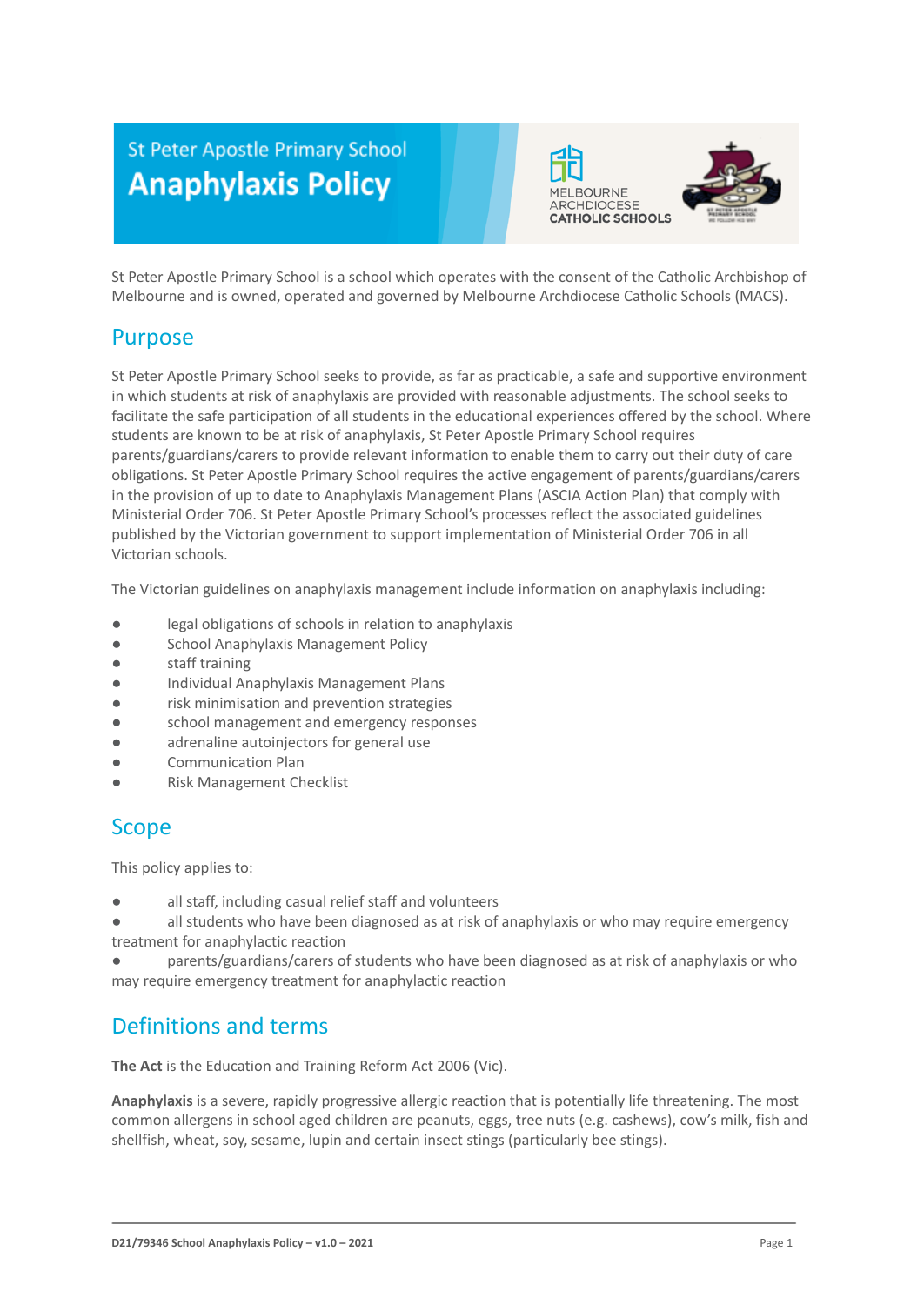**ASCIA** is an acronym, short for Australasian Society of Clinical Immunology and Allergy, the peak professional body of clinical immunology and allergy in Australia and New Zealand.

**ASCIA Action Plan** is the plan that is a nationally recognised action plan for anaphylaxis developed by ASCIA. These plans are device specific; that is, they list the student's prescribed adrenaline autoinjector (e.g. EpiPen® or EpiPen® Jr) and must be completed by the student's medical practitioner. Should a different adrenaline autoinjector become available in Australia, then a different ASCIA Action Plan specific to that device would be developed. This plan is one of the components of the student's Individual Anaphylaxis Management Plan.

**Autoinjector** is an adrenaline autoinjector device, approved for use by the Commonwealth Government Therapeutic Goods Administration, which can be used to administer a single pre-measured dose of adrenaline to those experiencing a severe allergic reaction (anaphylaxis).

**The Department** is the Victorian Department of Education and Training

**The Guidelines** are the Anaphylaxis Guidelines – A resource for managing severe allergies in Victorian schools, published by the Department of Education and Training for use by all schools in Victoria and updated from time to time.

**Online training course** is the ASCIA Anaphylaxis e-training for Victorian Schools approved by the Secretary pursuant to clause 5.5.4 of Ministerial Order 706.

**Ministerial Order 706** is Ministerial Order 706 - Anaphylaxis Management in Victorian Schools which outlines legislated requirements for schools and key inclusions for their Anaphylaxis Management Policy.

## Procedures

St Peter Apostle Primary School will engage with the parents/carers of students at risk of anaphylaxis to develop risk minimisation strategies and management strategies. The School will also take reasonable steps to ensure each staff member has adequate knowledge about allergies, anaphylaxis and the school's expectations in responding to an anaphylactic reaction. The principal will purchase additional adrenaline autoinjectors for general use. These will be stored in the sick bay/first aide room and/or in the school's portable first aid kit as required.

As reflected in Ministerial Order 706 and the school's enrolment agreement, parents/guardians/carers are required to provide the school with up to date medical information to enable the school to carry out its duty of care. Parents/guardians/carers are responsible for the provision of an updated Individual Action Plan (ASCIA Action Plan) signed by the treating medical practitioner together with a recent photo of their child and any medications and autoinjectors referenced in the plan and recommended for administration. Parents/guardians/carers are also responsible for replacing the recommended medication and/or autoinjectors prior to their expiry date. St Peter Apostle Primary School will store and display completed ASCIA Action Plans to facilitate access for staff e.g. in staff working areas, sick bay and class teacher manuals. Parents/guardians/carers must participate in an annual Program Support Group meeting to revise their child's anaphylaxis management plan and update the plan based on medical advice.

## **1. Individual Anaphylaxis Management Plans**

St Peter Apostle Primary School will ensure that all students who have been diagnosed by a medical practitioner as being at risk of anaphylaxis have an Individual Anaphylaxis Management Plan developed in consultation with the student's parents/guardians/carers. These plans will be updated:

- annually
- when the student's medical condition changes
- as soon as possible after a student has an anaphylactic reaction at school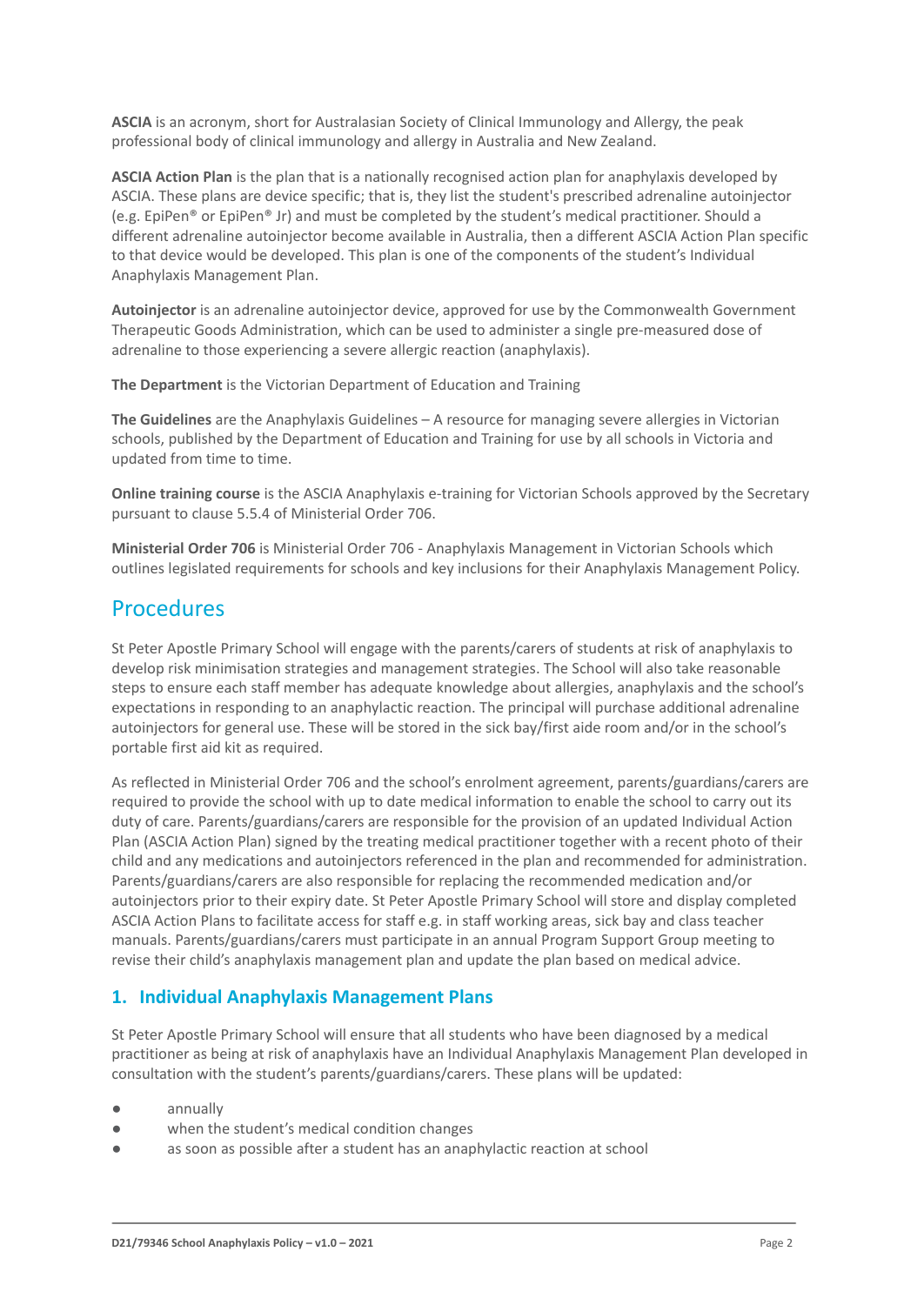when a student is to participate in an off-site excursion or special event organised or attended by the school.

St Peter Apostle Primary School will require the plan to be in place as soon as practicable after the student is enrolled and where possible before their first day of school. An Interim management Plan will be put into place for a student who is diagnosed with anaphylaxis after enrolment at the school until the Plan is developed. The principal or delegate will develop an interim plan in consultation with parents. Training and a briefing will occur as soon as possible after the interim plan is developed.

The Individual Anaphylaxis Management Plan will comply with Ministerial Order 706 and record:

- student allergies
- locally relevant risk minimisation and prevention strategies
- names of people responsible for implementing risk minimisation and prevention strategies
- storage of medication
- student emergency contact details
- student ASCIA Action Plans

The student's Individual Anaphylaxis Management Plan will be reviewed, in consultation with the student's parents in all of the following circumstances:

- annually
- if the student's medical condition, insofar as it relates to allergy and the potential for anaphylactic reaction, changes
- as soon as practicable after the student has an anaphylactic reaction at School
- when the student is to participate in an off-site activity, such as camps and excursions, or at special events conducted, organised or attended by the School (e.g. class parties, elective subjects, cultural days, fetes, incursions).

## **2. Risk minimisation and prevention strategies**

St Peter Apostle Primary School will ensure that risk minimisation and prevention strategies are in place for all relevant in-school and out-of-school settings which include (but are not limited to) the following:

- during classroom activities (including class rotations, specialist and elective classes)
- between classes and other breaks
- in canteens
- during recess and lunchtimes
- before and after school where supervision is provided (excluding OSHC)
- special events including incursions, sports, cultural days, fetes or class parties, excursions and camps.

St Peter Apostle Primary School will not ban certain types of foods (e.g. nuts) as it is not practicable to do so, and is not a strategy recommended by the Department or the Royal Children's Hospital. However, the school will avoid the use of nut based products in all school activities, request that parents do not send those items to school if at all possible; that the canteen eliminate or reduce the likelihood of such allergens, and the school will reinforce the rules about not sharing and not eating foods provided from home.

St Peter Apostle Primary School will regularly review the risk minimisation strategies outlined in *Risk minimisation strategies for schools* in light of information provided by parents related to the risk of anaphylaxis.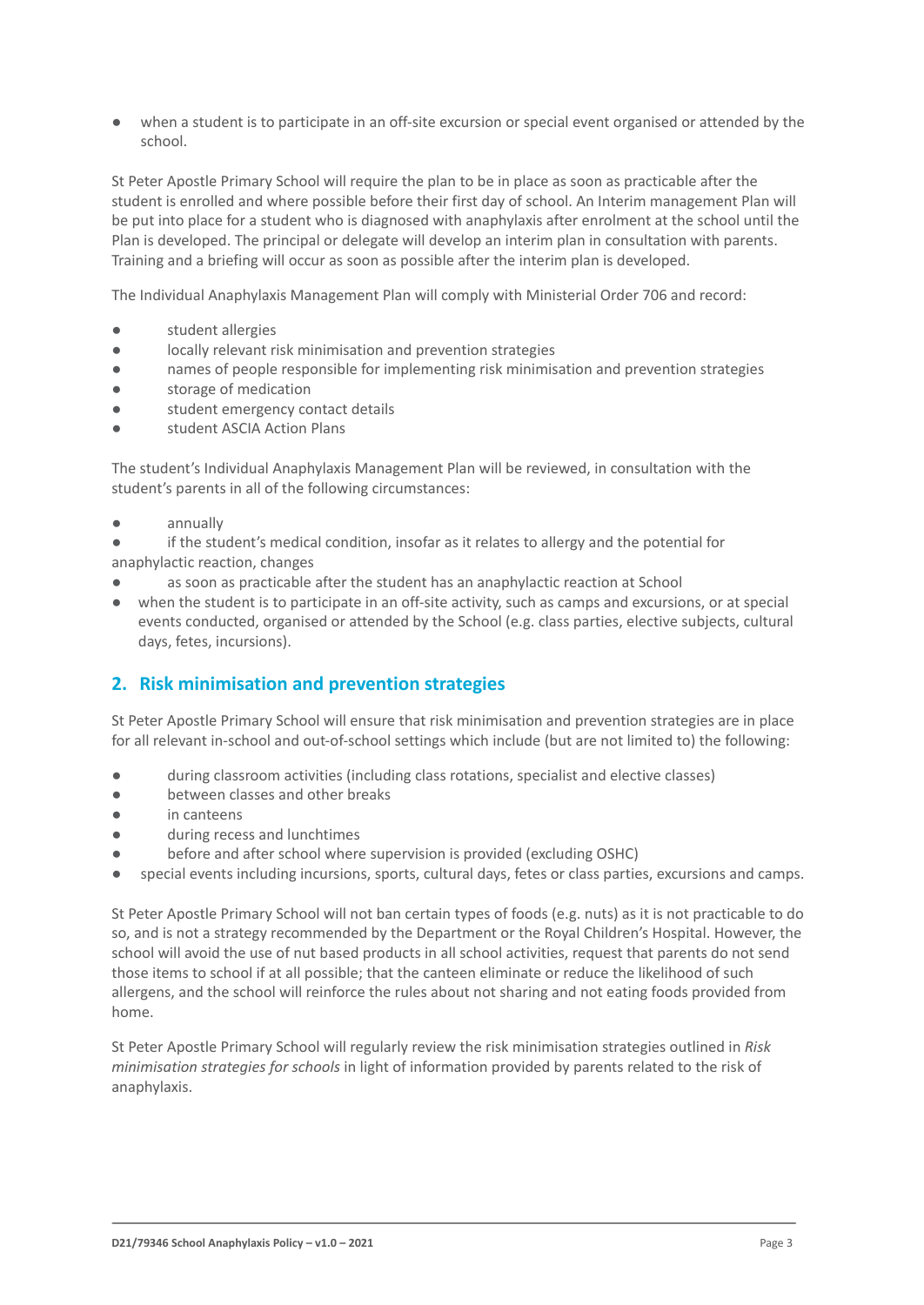### **3. Register of students at risk of anaphylactic reactions**

The principal will nominate a staff member to maintain an up-to-date register of students at risk of anaphylactic reaction. This information will be shared with all staff and accessible to all staff in an emergency.

### **4. Location of the Plans, storage and accessibility of autoinjectors (EpiPens)**

The location of individual anaphylaxis management plans and ASCIA plans during on-site normal school activities and during off-site activities will be known to staff so they are accessible in an emergency.

It is the responsibility of the principal to purchase autoinjectors for the school for general use:

as a back-up to autoinjectors that are provided for individual students by parents, in case there is a need for an autoinjector for another patient who has not previously been diagnosed at risk of anaphylaxis.

The Principal determines the number of additional autoinjector(s) required. In doing so, the Principal should take into account the following relevant considerations:

- the number of students enrolled at the school who have been diagnosed as being at risk of anaphylaxis, including those with an ASCIA Action Plan for allergic reactions (they are potentially at risk of anaphylaxis)
- the accessibility of autoinjectors (and the type) that have been provided by parents of students who have been diagnosed as being at risk of anaphylaxis
- the availability and sufficient supply of autoinjectors for general use in specified locations at the school including in the school yard, and at excursions, camps and special events conducted, organised or attended by the school
- that autoinjectors for general use have a limited life, and will usually expire within 12–18 months, and will need to be replaced at the school's expense either at the time of use or expiry, whichever is first.

The Principal will need to determine the type of autoinjector to purchase for general use. In doing so, it is important to note the following:

- autoinjectors available in Australia are EpiPen® and EpiPen Jnr®
- autoinjectors are designed so that anyone can use them in an emergency.

#### 4.1 When to use an Autoinjector for general use

Autoinjectors for general use will be used when:

- a student's prescribed autoinjector does not work, is misplaced, out of date or has already been used
- when instructed by a medical officer after calling 000
- First time reaction to be treated with adrenaline before calling 000.

*Note: the Royal Children's Hospital help desk advises that you do not require permission or advice, this only delays the administration of adrenaline – if in doubt, give autoinjector as per ASCIA Action Plans.*

#### **5. Emergency response to anaphylactic reaction**

In an emergency anaphylaxis situation the student's ASCIA Action Plan, the emergency response procedures in this policy and general first aid procedures of the school must be followed.

The principal must ensure that when a student at risk of an anaphylactic reaction is under the care or supervision of the school outside normal class activities, such as in the school yard, on camps or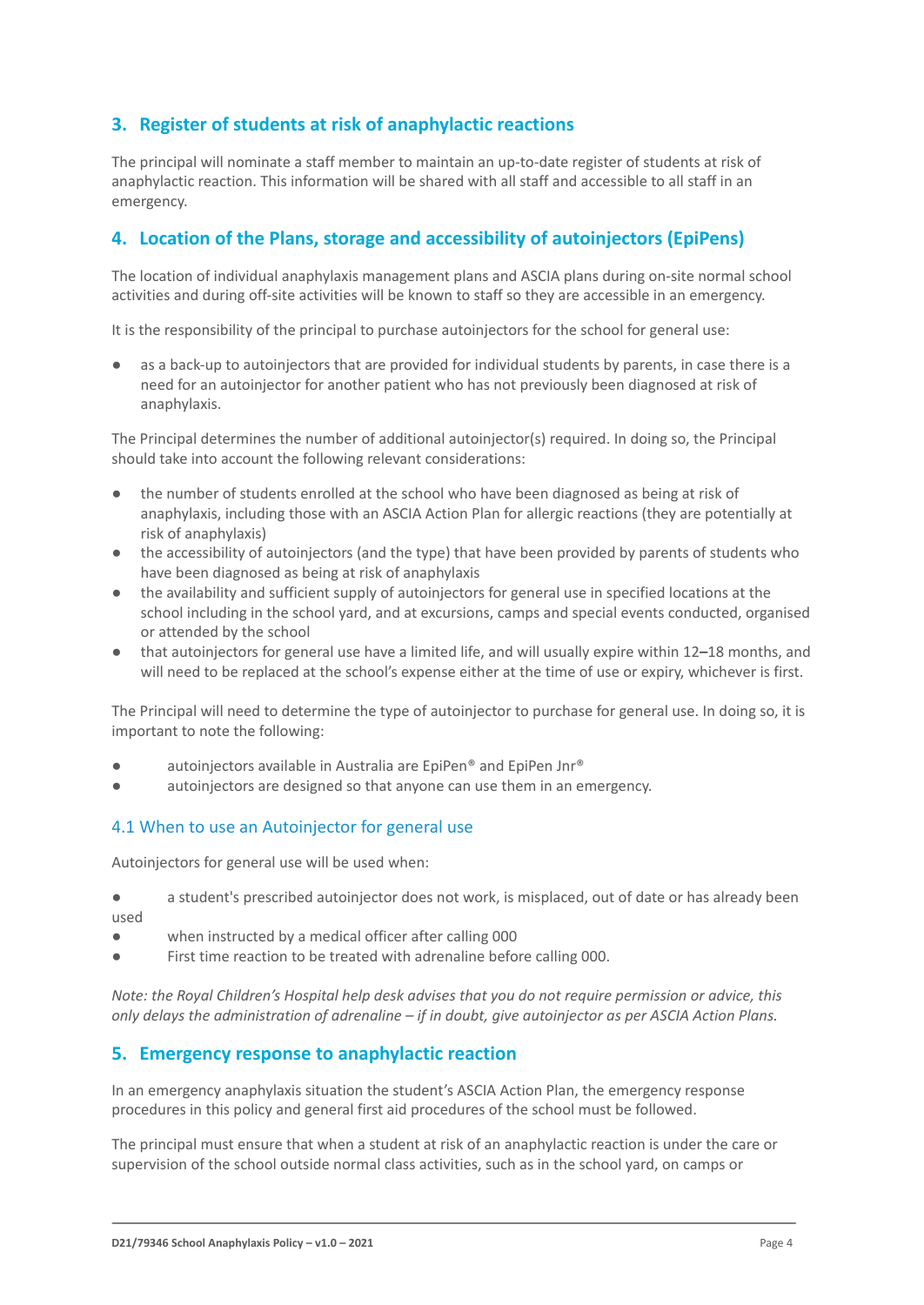excursions or at special events conducted, organised or attended by the school, there are sufficient staff present who have been trained in accordance with Ministerial Order 706.

Details of the location of Individual Anaphylaxis Management Plans and ASCIA Plans within the school, during excursions, camps and special events conducted, organised or attended by the school must be communicated to staff

All staff are to be familiar with the location and storage and accessibility of autoinjectors in the school, including those for general use.

The principal must determine how appropriate communication with school staff, students and parents is to occur in event of an emergency about anaphylaxis.

Copies of the emergency procedures are prominently displayed in the relevant places in the school, for example, first aid room, classrooms and in/around other school facilities, including the canteen.

### **6. Staff training**

In compliance with Ministerial Order 706, it is recommended that all Victorian school staff undertake the online training course and have their competency in using an autoinjector tested in person within 30 days of completing the course by an Anaphylaxis Supervisor that has completed Course in Verifying the Correct Use of Adrenaline Autoinjector Devices 22303VIC. Staff are required to complete this training every two years.

School staff can also undertake face-to-face training Course in First Aid Management of Anaphylaxis 22300VIC or Course in Allergy and Anaphylaxis Awareness 10710NAT formerly 10313NAT

St Peter Apostle Primary School staff will require all staff to participate in training to manage an anaphylaxis incident. The training should take place as soon as practicable after a student at risk of anaphylaxis enrols and, where possible, before the student's first day at school.

Staff will undertake training to manage an anaphylaxis incident if they:

- Conduct classes attended by students with a medical condition related to allergy and the potential for anaphylactic reaction
- Are specifically identified and requested to do so by the principal based on the principal's assessment of the risk of an anaphylactic reaction occurring while a student is under that staff member's care, authority or supervision.

St Peter Apostle Primary School will consider where appropriate whether casual relief teachers and volunteers should also undertake training.

St Peter Apostle Primary School staff will:

- Successfully complete an approved anaphylaxis management training course in compliance with Ministerial Order 706
- Participate in the school's twice yearly briefings conducted by the school's anaphylaxis supervisor or another person nominated by the principal, who has completed an approved anaphylaxis management training program in the past two years.

A range of training programs are available and St Peter Apostle Primary School will determine an appropriate anaphylaxis training strategy and implement this for staff. St Peter Apostle Primary School will ensure that staff are adequately trained and that a sufficient number of staff are trained in the management of anaphylaxis noting that this may change from time to time dependant on the number of students with ASCIA plans.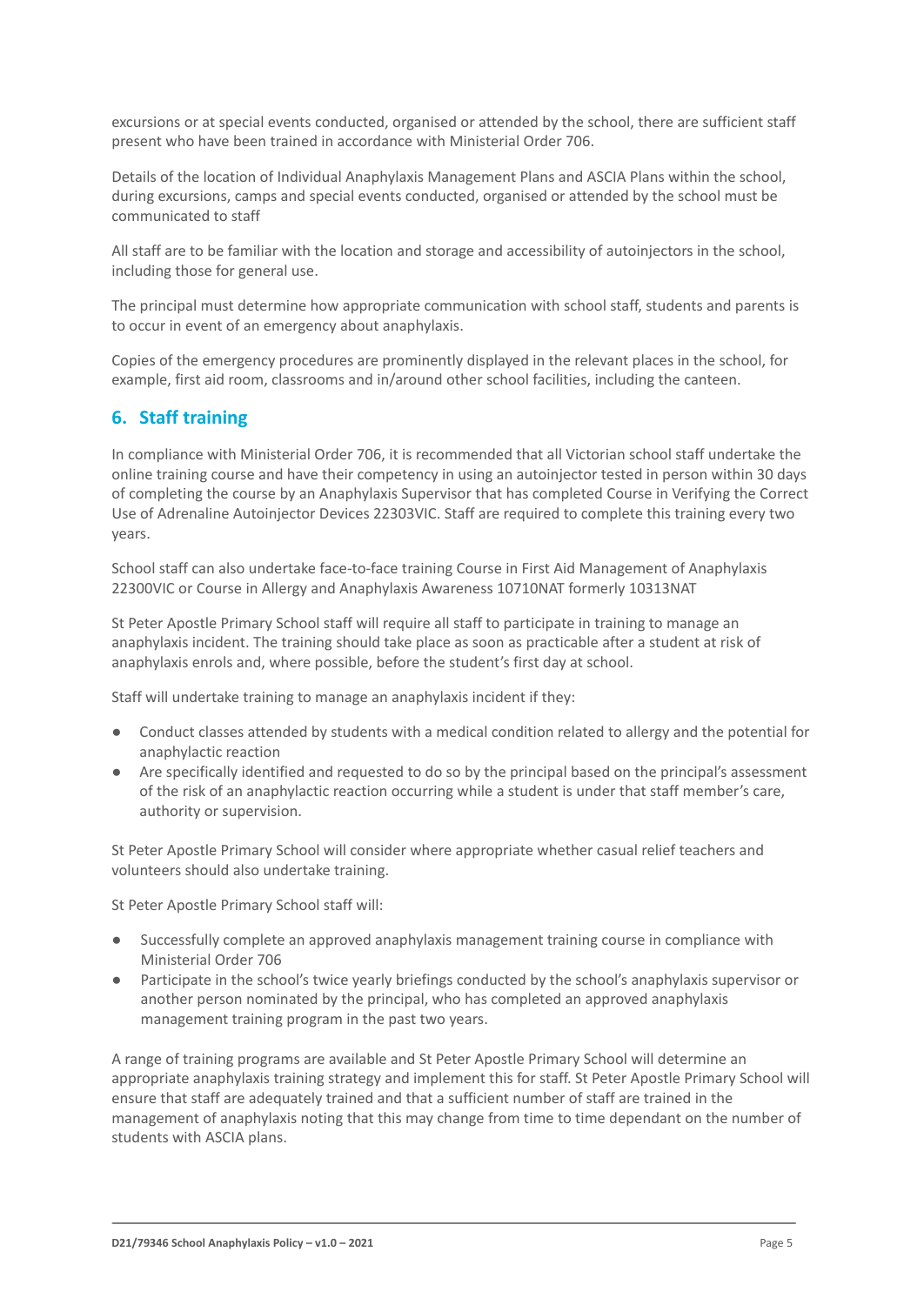St Peter Apostle Primary School will identify two staff per school to become School Anaphylaxis Supervisors. A key role will be to undertake competency checks on all staff who have successfully completed the ASCIA online training course. To qualify as a School Anaphylaxis Supervisor, the nominated staff members will need to complete an accredited short course that teaches them how to conduct a competency check on those who have completed the online training course e.g. Course in Verifying the Correct Use of Adrenaline Autoinjector Devices 22303VIC. At the end of the online training course, participants who have passed the assessment module, will be issued a certificate which needs to be signed by the School Anaphylaxis Supervisor to indicate that the participant has demonstrated their competency in using an adrenaline autoinjector device.

School staff that complete the online training course will be required to repeat that training and the adrenaline autoinjector competency assessment every two years.

The Asthma Foundation has been contracted by the Catholic Education Commission of Victoria to deliver training in the Course in Verifying the Use of Adrenaline Autoinjector Devices 22303VIC. Training in this course is current for three years.

St Peter Apostle Primary School notes that Course in First Aid Management of Anaphylaxis 22300VIC and Course in Allergy and Anaphylaxis Awareness 10710NAT formerly 10313NAT are face-to-face courses that comply with the training requirements outlined in Ministerial Order 706. School staff that have completed these courses will have met the anaphylaxis training requirements for the documented period of time.

#### 6.1 Twice Yearly Staff Briefing

St Peter Apostle Primary School will ensure that twice yearly anaphylaxis management briefings are conducted, with one briefing held at the start of the year. The briefing will be conducted by the Anaphylaxis Supervisor or another staff member who has completed an Anaphylaxis Management Course in the previous two years. The school will use the template presentation for the briefing provided by the Department of Education for use in Victorian schools.

The briefing will include information about the following:

- The school's legal requirements as outlined in Ministerial Order 706
- the school's anaphylaxis management policy
- causes, signs and symptoms of anaphylaxis
- pictures of students at risk of anaphylaxis, details of their year level, allergens, medical condition and risk management plans including location of their medication
- ASCIA Action Plan for Anaphylaxis and how to use an auto injector, including practising with a trainer auto injector
- the school's general first aid and emergency responses
- location of and access to auto injectors that have been provided by parents or purchased by the school for general use

All school staff should be briefed on a regular basis about anaphylaxis and the school's anaphylaxis management policy.

### **7. Anaphylaxis communication plan**

St Peter Apostle Primary School will be responsible for ensuring that a communication plan is developed to provide information to all school staff, students and parents/guardians/carers about anaphylaxis and the school's anaphylaxis management policy.

This communication plan will include strategies for advising school staff, students and parents/guardians/carers about how to respond to an anaphylaxis reaction of a student in various environments: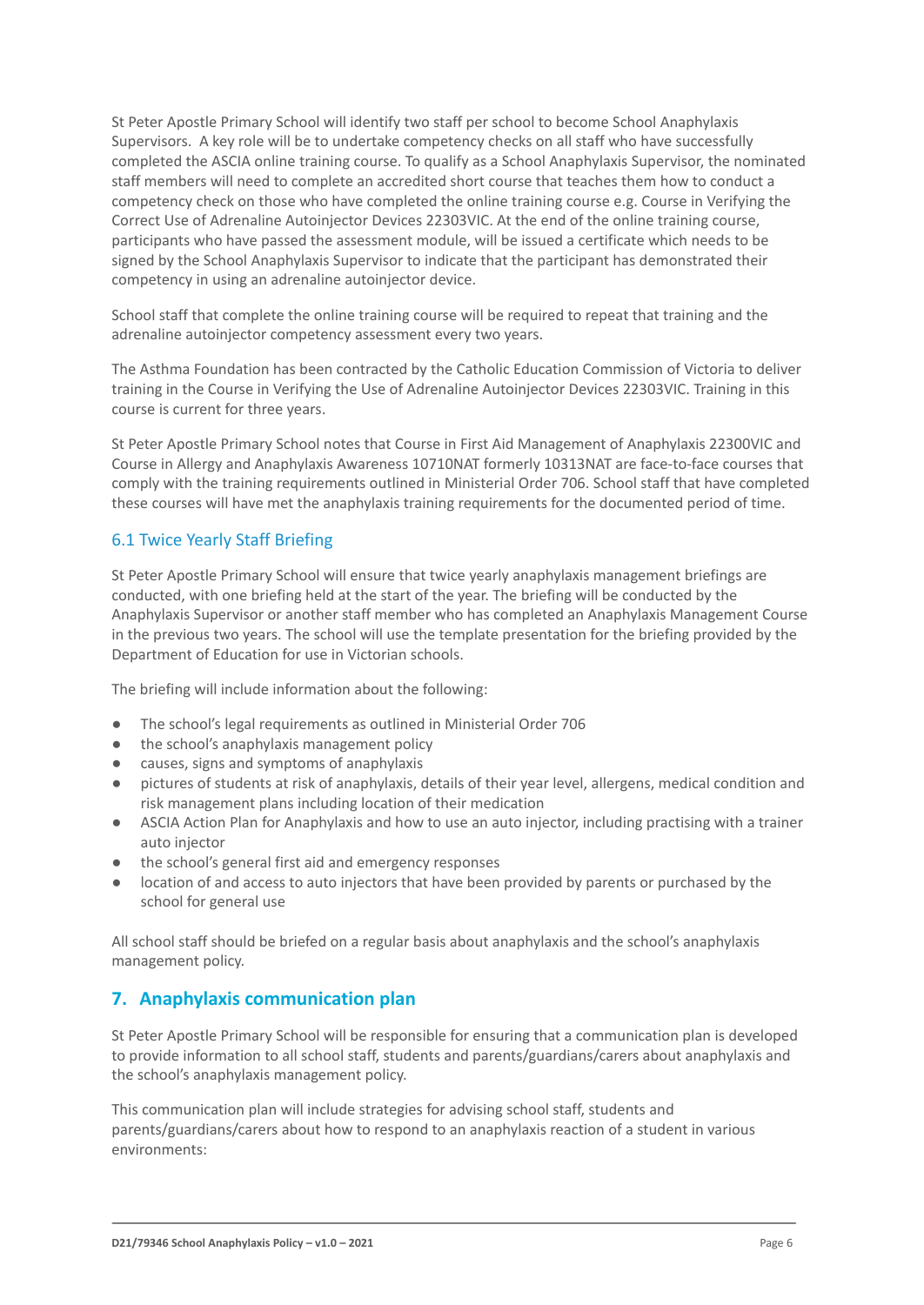- during normal school activities, including in a classroom, in the school yard, in all school buildings and sites including gymnasiums and halls
- during off-site or out of school activities, including on excursions, school camps and at special events conducted, organised or attended by the school.

The Communication Plan will include procedures to inform volunteers and casual relief staff of students who are at risk of anaphylaxis and of their role in responding to an anaphylactic reaction experienced by a student in their care. St Peter Apostle Primary School will ensure that the school staff are adequately trained (by completing:

- First Aid Management of Anaphylaxis 22300VIC or Course in Allergy and Anaphylaxis Awareness 10710NAT formerly 10313NAT course every 3 years, or
- ASCIA e-training every 2 years together with associated competency checks by suitably trained Anaphylaxis Supervisor that has completed Course in Verifying the Correct Use of Adrenaline Autoinjector Devices 22303VIC

AND provision of

an in house briefing at least twice per calendar year in accordance with Ministerial Order 706

### **8. Procedures**

Schools must provide to staff the actions and procedures to be undertaken in the school to ensure that the requirements of the MACS policy are enacted.

- 1. Register of students with anaphylaxis
- How this information will be recorded, what will be included
- Where it is located and
- Who will maintain and update the register
- 2. Location, storage and accessibility of autoinjectors (EpiPen)
- Where the plans and EpiPen's will be located  $-$  student and those for general use
- Procedures for camps, excursions and special activities
- 3. Emergency Response
- Complete and up-to-date list of students identified at risk of anaphylaxis and where this is located
- Details of Individual Anaphylaxis Management Plans and ASCIA action plans and their locations within the school and during off site activities or special events
- Location and storage of autoinjectors, including those for general use
- How appropriate communication with staff, students, parents is to occur
- 4. Staff training
- Expectations in the school for training and how this will be done.
- How the records of training will be maintained and by whom.
- Who are the anaphylaxis supervisors in the school
- 5. Communication plan
- Outline the practices within the school for the following
- Raising staff awareness arrangements for twice yearly briefing, regular briefings, induction of new staff, CRT staff, etc.